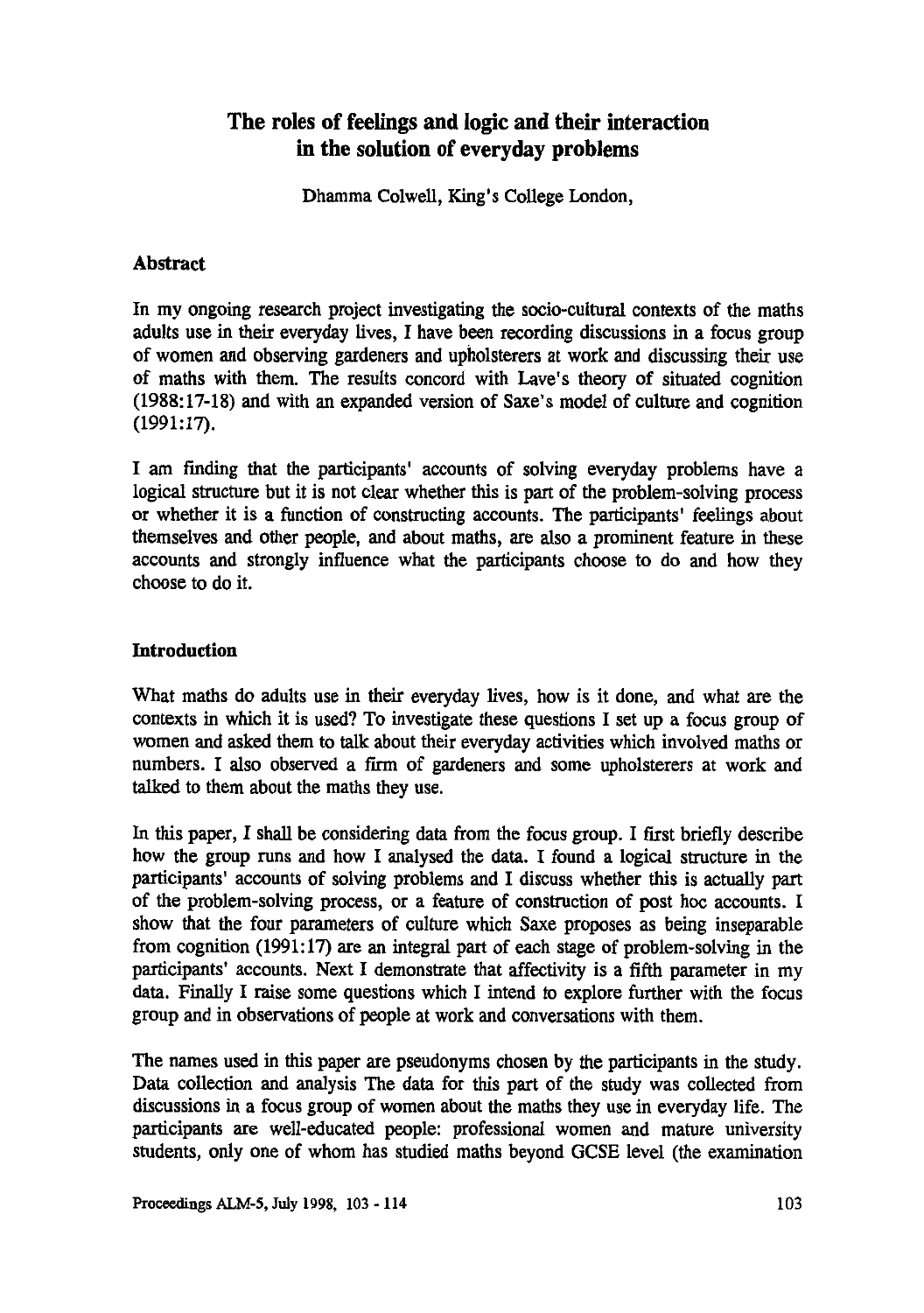**most children take at age 16 in England and Wales). I have discussed the constitution of the group more fully elsewhere (1998, II: 47-49).**

**I asked the participants to tell stories about their everyday experiences of using maths and numbers. When they ran out of spontaneous stories I gave them a series of questions on individual cards which they could read through and choose any they would like to answer.**

**The questions were about numbers, time and money, measurement and estimation, shape and spatial orientation. They were worded in a way which would invite the participants to consider specific instances when these concepts had been called into play in their everyday lives, and to encourage them to describe the whole context of the event. An example of the questions is, 'When you were coming here today, how did you decide what time to leave home?'**

**I asked the questions in this way because I am particularly interested in the socio-cultural contexts in which people use maths, as in Lave's theory of situated cognition. Rather than understanding knowledge as something individuals possess, she sees,**

**... a more appropriate unit** of analysis is the whole person in action, acting with the settings of that activity. This shifts the boundaries of activity well outside the skull and beyond the hypothetical economic actor, to persons engaged with the world for a variety of " reasons " ... (Lave, 1988:17-18.)

**I recorded the conversations in the group on audio-tape and transcribed the tapes. I coded the data systematically using Lincoln and Cuba's system for developing grounded theory (1985: 332-356): I labelled words, phrases and sentences with names that described the content. I then physically cut up the transcript with a scalpel and grouped the pieces of paper in envelopes according to their labels. When a piece of text fitted more than one label, I copied it so that it could be put into all the appropriate envelopes. I then went through each envelope to check whether the pieces of text concorded with each other and with the label. Finally I made a list of the labels and tried to organise them into a schema (see Appendix).**

**Examples of the labels are: 'calculation', 'tool' , 'affectivity', 'identifying a problem'. In choosing these names for pieces of text, I was influenced by what my interests are in the data: firstly, what mathematics people use in everyday life; secondly, how they do the maths; and thirdly, the socio-cultural contexts in which the maths is used.**

**The logical structure in the accounts of problem-solving The participants gave accounts of a wide range of everyday activities such as travelling, cooking, crafts, dancing, shopping, video-recording, remembering telephone and personal identification numbers. The analysis revealed a logical structure to their accounts of the solution of problems in four stages: the identification of a problem; deciding how to set about solving the problem; what actually happened; and a review of how far the problem had been solved. In order to solve one problem, many contributory problems may have had to be solved. Also, at the review stage, if the solution has not worked, it might be necessary to go back to any of the previous stages: to reformulate the**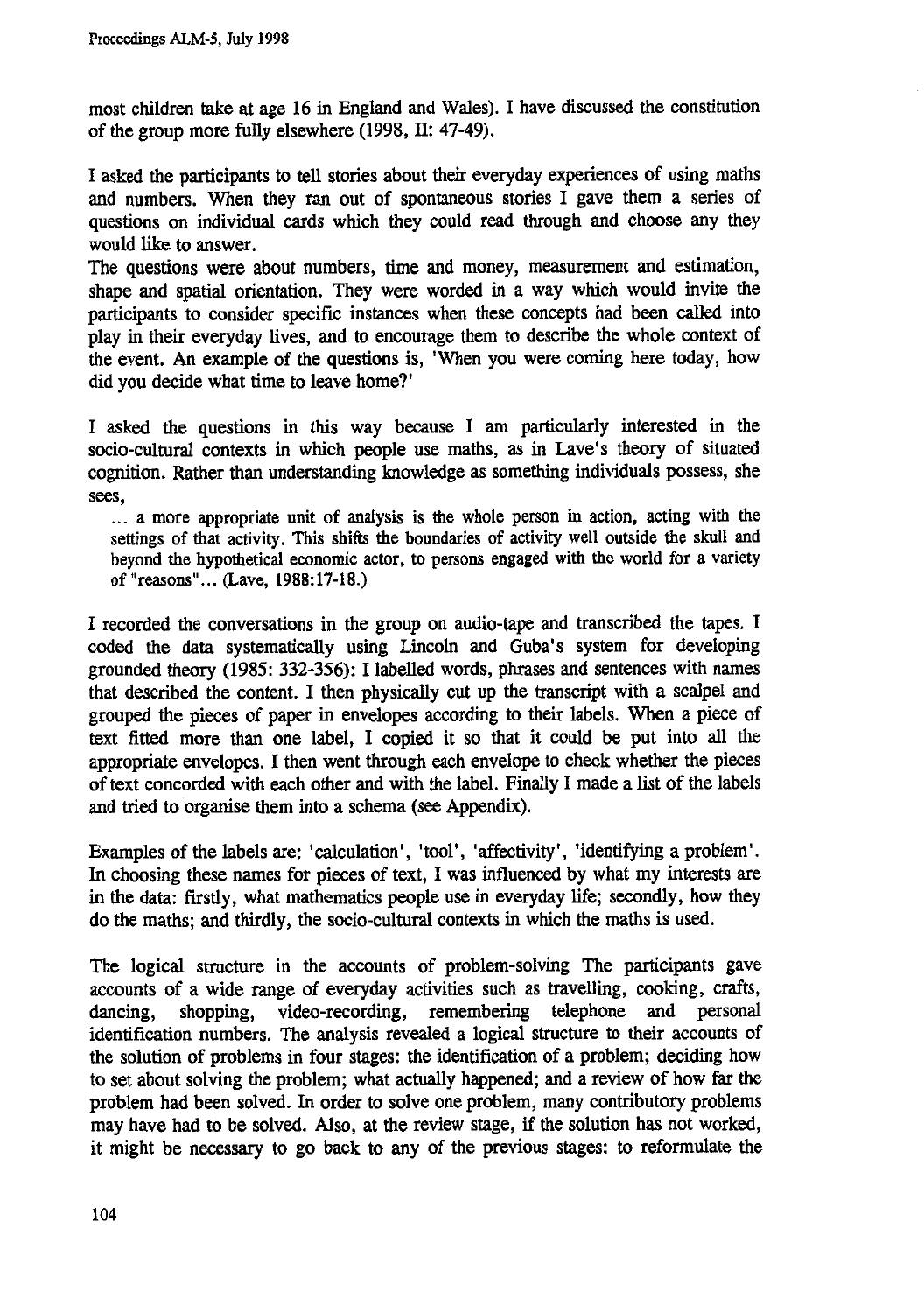problem, to make another decision about what to do, or to try again to carry out the original decision.

I developed the model of problem-solving shown in Fig.1 directly from this analysis of the data. The accounts that the participants in the focus group gave of a wide variety of activities all fit this model of logical problem-solving. Participants did not necessarily have fully developed overall plans for solving complex problems when they began. They may have identified one or more sub-goals which needed to be achieved first, before proceeding to make further decisions.

Decisions do not have to be made on each occasion. When habitual activities are undertaken, it is more appropriate to use the term 'achievement of goals' than 'solving a problem': there is no problem. But this still fits the model: the goal is identified and actions are performed to achieve the goal. The outcome may only be reviewed if there is a change of circumstance.

I am using the term 'logical' because following this four-stage process requires an understanding of cause and effect, if I do this then this will happen, and its corollaries, if I want this to happen then I must do this, and this has happened because of that. Nunes et al describe an investigation by Cheng and Holyoak who found that participants could solve similar logical problems where the contexts were meaningful for them, but found them much more difficult when the problems were non-contextual (Nunes, Schliemann and Carraher, 1993:140-145). However, the real world is far more complex than the psychology laboratory: problems do not arise, and are not solved, in isolation; they are part of the complex web of social relationships and our whole environment. We use our past experiences to predict what will probably happen, but we have to constantly modify our predictions in the light of what actually happens.



fig..1: The logical structure in accounts of the solving of everyday problems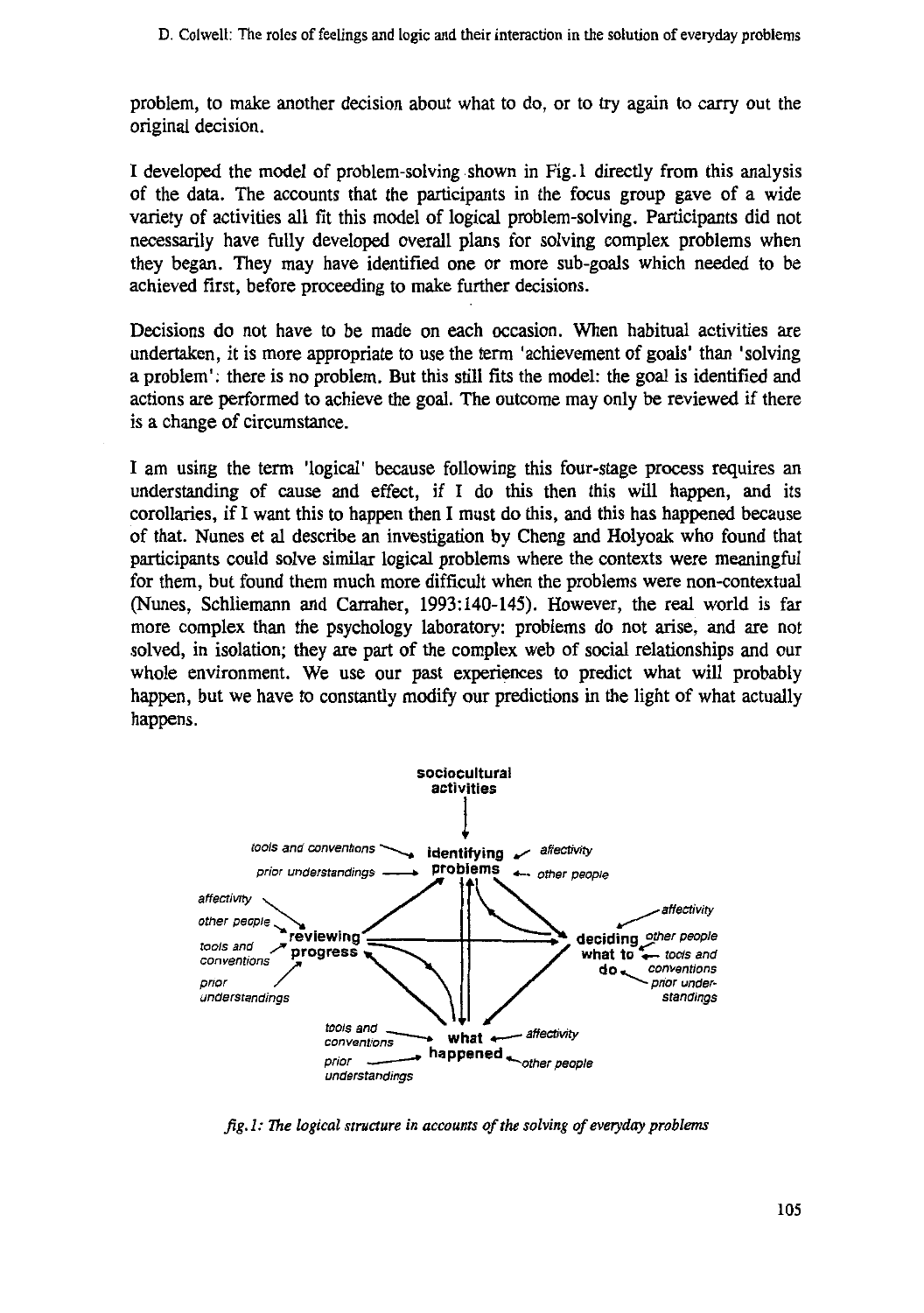I will demonstrate how my model works in detail by an example. Fig. 2 shows how the model in Fig.1 applies to part of this example.



*Fig. 2: The stages in Sheda's account of solving the problem of getting ready to go out*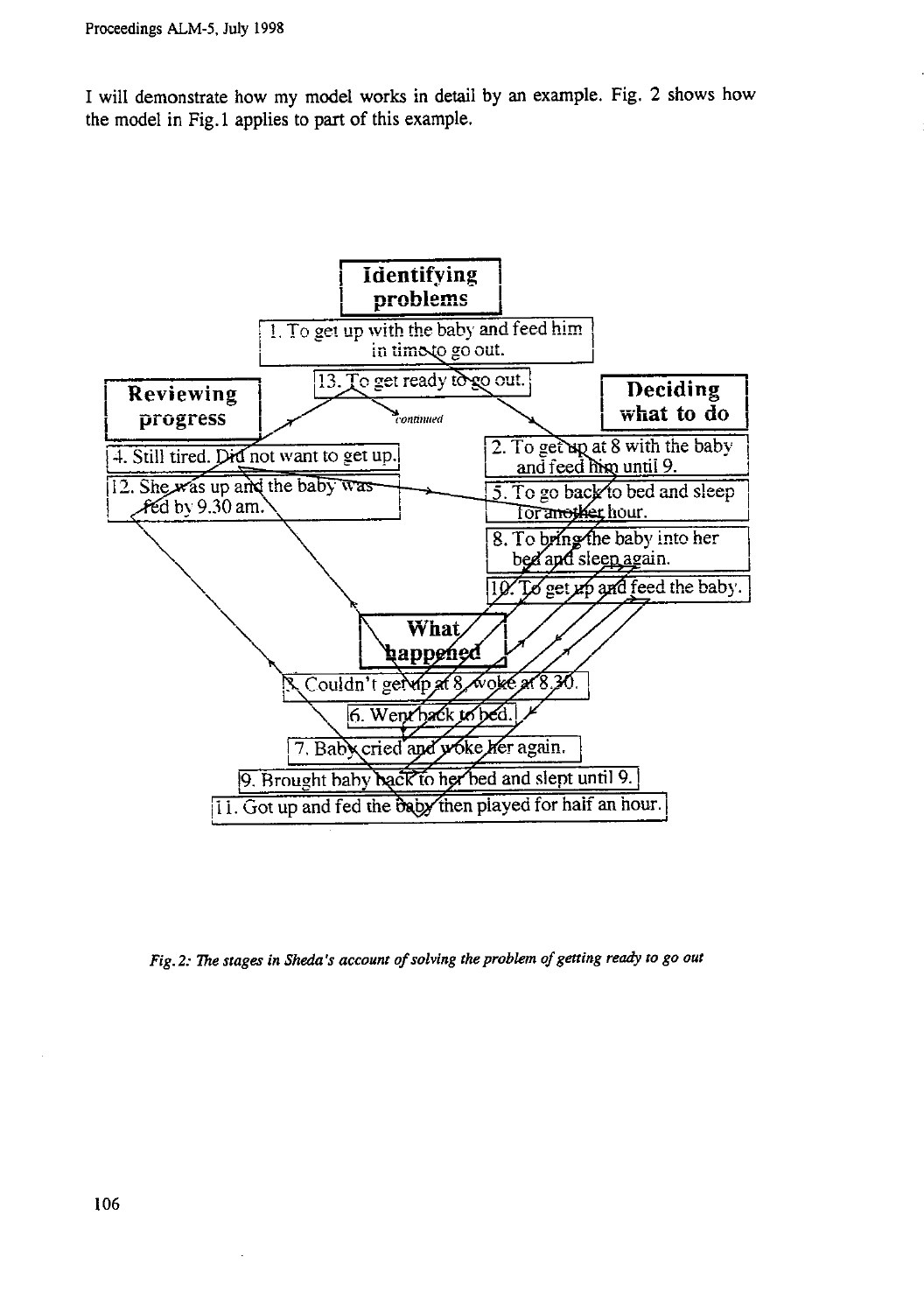#### **Sheda's account of getting up, getting ready, and coming to the group**

**Sheda gave an account of how she got herself to the focus group that morning. She identified two sub-goals she needed to achieve first, getting up and feeding her son, and she made some decisions.**

**'Last night I said, "OK, I have to get up at 8 o'clock", because my son, who is a year old, gets up at 8 o'clock. I allocated an hour for his feed. "I will finish feeding him at 9 o'clock."' A second sub-goal was to get herself ready, so she made a plan for this, "Then maybe an hour will be enough for me to get ready."'**

**This would give her time to get to the group by 11 o'clock.**

**But things did not go according to plan. Sheda reviewed the situation:**

**'First of all I had broken sleep, because (the baby) was a bit unsettled last night. So I woke up couple of times, then I couldn't get up at 8 o'clock. I woke up at half past eight. I went into the living room to look at the clock on the wall. It was half past eight. I said "Oh." Still I was a bit tired.'**

**She had a new** *goal* **of getting more sleep, so she made another decision,**

**'I say "Let me go back to bed and sleep for another half an hour."' But that did not work out either. 'Hussain got up and start crying.' Sheda made a fourth decision, 'I took him out of his cot and put him beside me in the big bed.' She got half way to getting her extra hour's sleep, 'Finally I get out of bed at 9 o'clock.'**

**She then continued with her original plan.**

**'Then I start feeding Hussain his milk and his breakfast. I think I finish it at half past nine.' Then she did something she had not previously decided to do, 'For another half hour I play with him.' Then she continued with her original plan of getting herself ready to go out, 'I have my breakfast.'**

**A new sub-goal emerged, to leave the baby with her husband. To achieve this she first had to wake him (another sub-goal).**

**'... at 10 o'clock ... he was still in bed and he wanted to continue. He said, "Oh, I'm tired."' Sheda made a decision and carried it out, 'I took Hussain and both of us walked to his room, and we say "OK, get up. Hussain, wake up your dad, it's time Mum should leave."'**

**This plan eventually worked, 'He managed to get up at half past ten.'**

**At a quarter to 11, when she tried to carry out her plan of leaving the house, the baby stopped her.**

**'But Hussain cried when he saw me leaving. He wanted to be picked up and he wanted me to walk with him.' So she revised her plan, played with Hussain for ten minutes and then left the house. 'I left home at 7 or 8 to 11.' She was now on her way to the group. She had decided to walk to Archway to catch the bus. At this point she reviewed her progress again, 'I thought, "Oh, I'll be late."'**

#### **Then her plan went wrong again,**

**'The bus didn't come. I waited for about 5 minutes.' So she reviewed the situation again, 'Then I thought, as it was Sunday maybe it won't come soon, so I said, "Oh, I shouldn't wait any longer." She made another decision, 'I walked. Always I was checking behind to see if it was coming so that I could run to it at the next stop. But I didn't see one.' At the**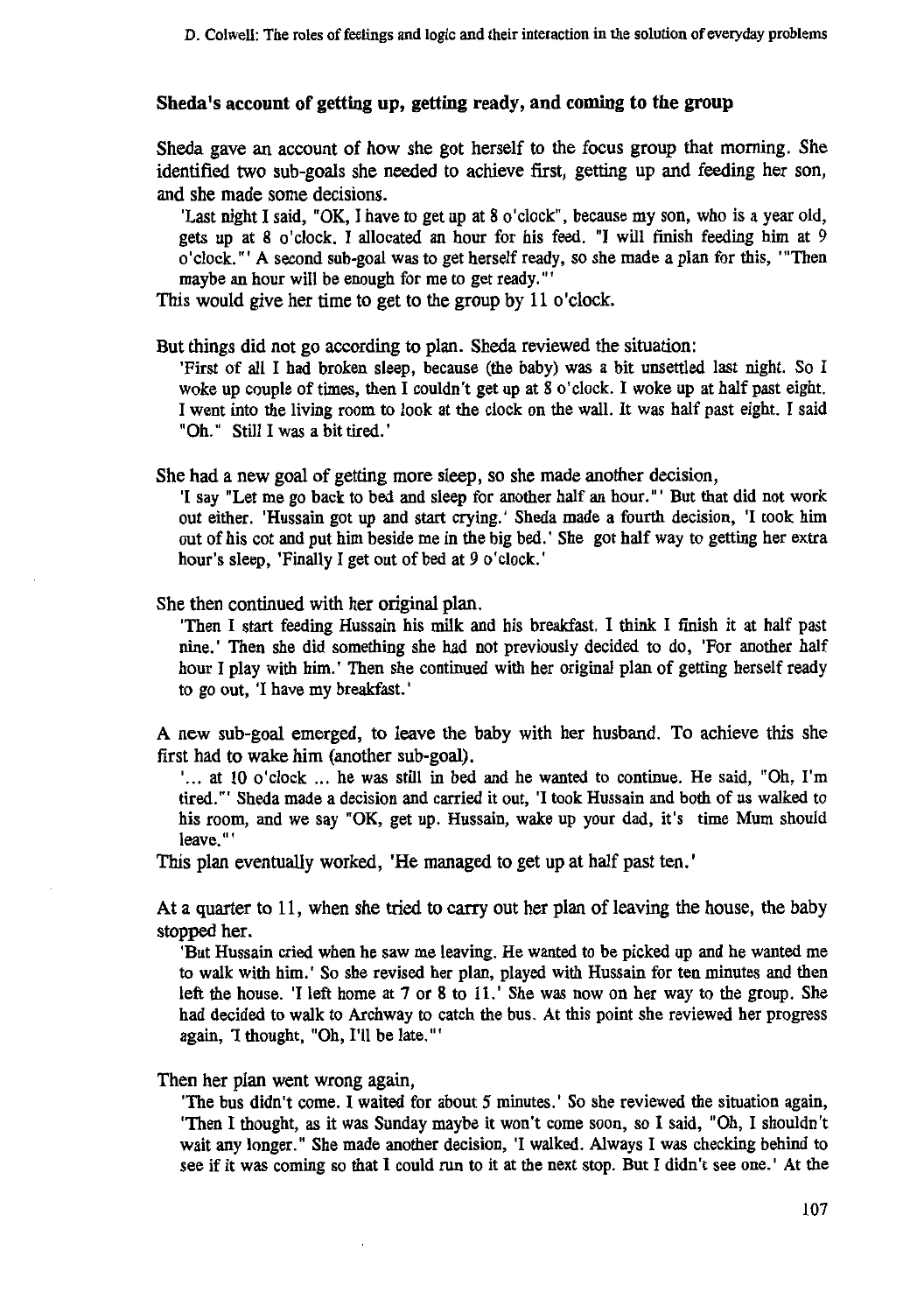group she reviewed her decision, 'It took me about 35 minutes from home, so good exercise. **I** was quite right that I didn't wait, because I wouldn't be here, I would wait for bus.'

As she **was giving her account to the group, she reviewed the whole situation, 'That's why I was late, things didn't happen the way I plan it.'**

**Sheda started off with a clearly identified overall goal: to get to the group at 11 o'clock. She recounted piecemeal the decisions she made which identified the main sub-goals she needed to achieve in order to reach this main goal: to get her baby up at 8 o'clock and feed him by 9 o'clock, to get herself ready by 10 o'clock, to get her husband up so that she could leave the baby with him, to walk to Archway and catch a bus to the group venue. She had calculated the time she needed for each sub-task. She reviewed what had actually happened from when she woke up late, and at each stage of the proceedings, and reformulated her goals and how to achieve them as she went along.**

**Sometimes she does not state her decision and describe carrying it out separately, 'I walked. Always I was checking behind to see if (the bus) was coming so that I could run to it at the next stop.' She is recounting what she did, and the decision to do it is implied. If she had not decided to walk she would have waited at the bus stop until the bus came. She may have made the decision to keep looking behind her, either before she started walking or while she was walking.**

**Some of the sub-goals only emerged during the process of achieving her main goal, for example to get her husband out of bed. Others, though formulated at the outset, were modified during the process, for example getting up at nine instead of eight.**

**The participants' accounts of their activities all fit this model of identifying problems or goals, of making decisions about what to do, of carrying out those decisions and then reviewing how far the goal has been reached or the problem solved. However, it is the participants' accounts of their past experiences which reveal this logical structure, rather than the experiences themselves. The question arises of whether the logical structure might be part of a reconstruction of a past experience, which happens during the formulation of the experience into the account. In telling a story about what has happened to us, do we unconsciously make it fit a logical framework which is part of our culture, the way we give accounts of ourselves? In the focus group, I only have access to accounts of previous experiences, not the experiences themselves. I am therefore being cautious about assigning the logical structure to the participants' solving of problems, and only saying that it appears in their retrospective accounts.**

# **Cultural factors in solving problems**

As well as **revealing an essentially logical structure, the participants' accounts also accord with Saxe's four-parameter model of culture and cognition (see Fig. 3), where**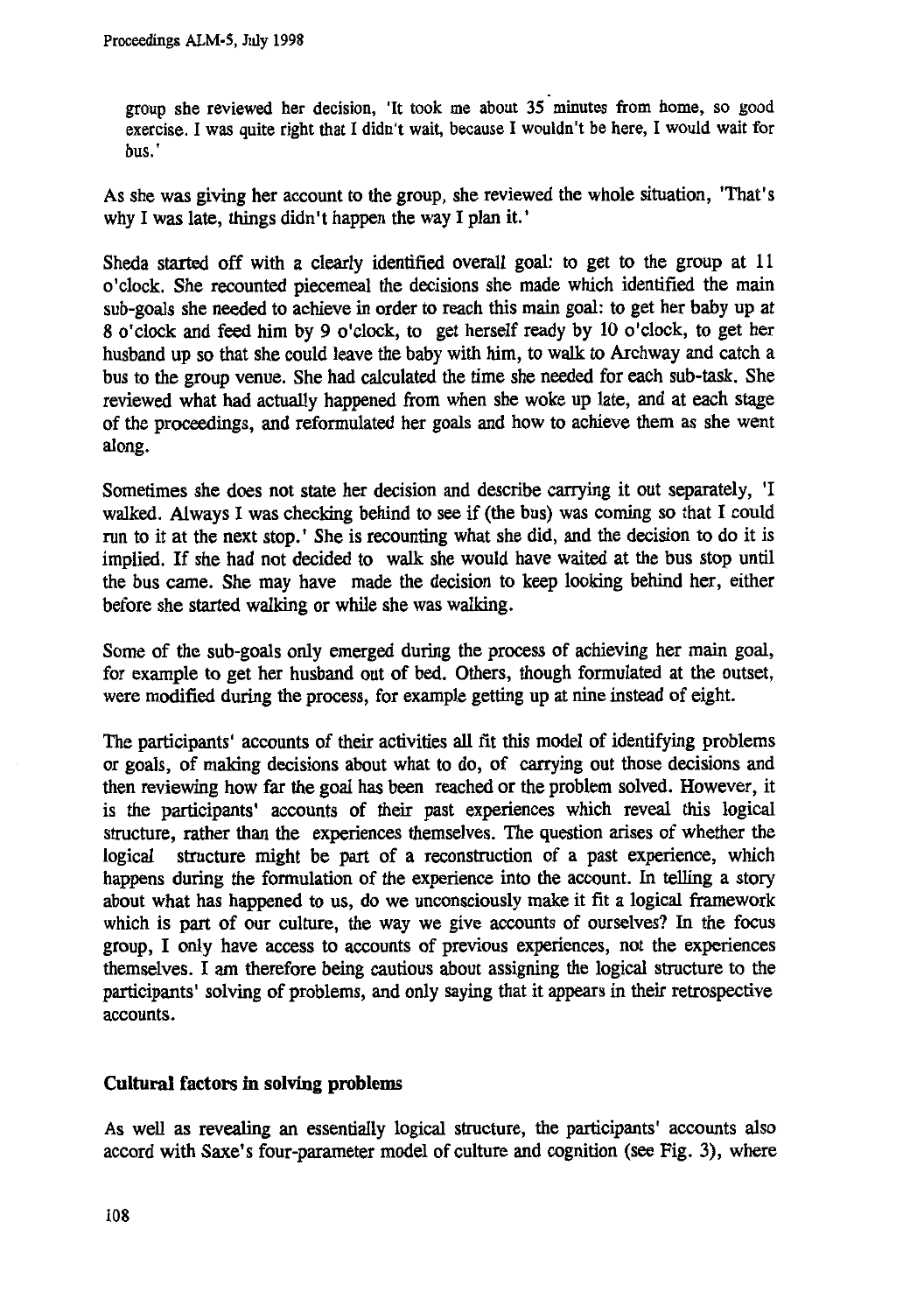he demonstrates that problems emerge out of cultural activities and are solved by people interacting in social relationships, with artifacts and conventions, and by drawing on their prior understandings.

... culture and cognition are constitutive of one another. ... Social conventions, artifacts, and social interactions are cognitive constructions and cannot be understood adequately without reference to cognizing individuals. At the same time, individuals' cognizing activities are interwoven with conventions, artifacts, and other people in accomplishing problems of everyday life (Saxe, 1991: 184).

These parameters appear at each stage of the process of problem-solving in the participants' accounts. The problems or goals which the participants described emerged from the socio-cultural activities in they were engaged. The participants interacted in social relationships, used artifacts and conventions, and drew on their prior understandings, during the identification of problems and goals, deciding what to do, carrying out the decision, and reviewing the results. I have shown Saxe's parameters in Fig.1, but I have called what he terms 'social interactions', 'other people', and what he terms 'artifacts', 'tools'. Fig.1 is therefore an expansion of Saxe's model (Fig. 3).



*Fig.3 Saxe's four-parameter model*

For example, in Sheda's account of getting up and getting ready to go out, her relationship with her baby is central to the whole process: her first consideration is his health and happiness in deciding what she has to do, in carrying out the decision, in reviewing her progress and in modifying her decision and the way she carried it out. She used her previous experience of feeding him and getting herself ready to go out to estimate how long these activities should take and she used the convention of clock time and the tools of the clock and calculating in hours to work out what time she should get up and to monitor her progress as she went along.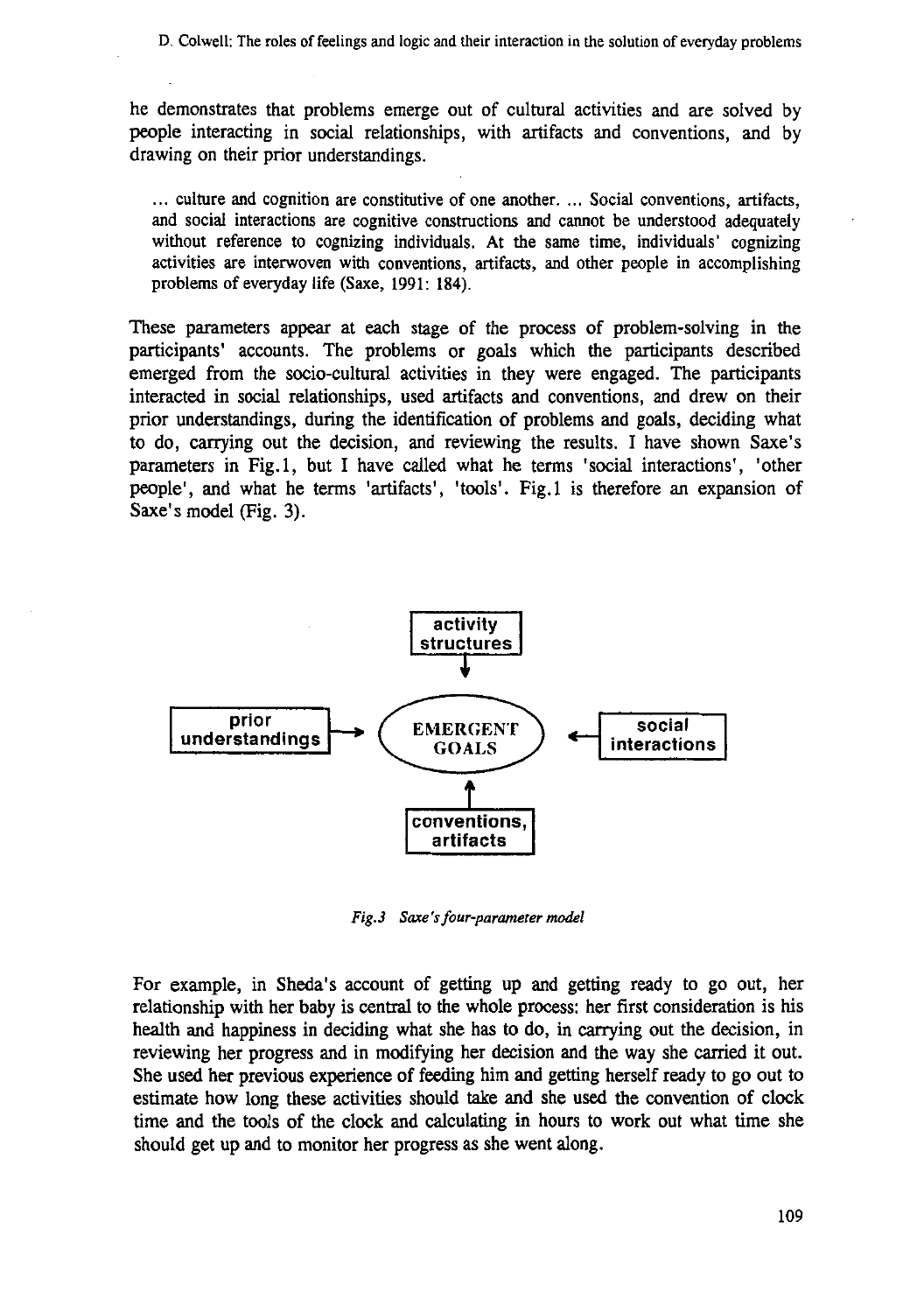I shall be considering the roles of social interaction, artifacts and conventions and prior understandings in other papers. In this present one I shall focus on the role of feelings.

# **The role of feelings in problem-solving**

There is an additional factor which does not appear in Saxe's model: affectivity. In the participants' accounts I found that they used many emotive words and talked a lot about their feelings. These were factors at every stage of the problem-solving process. The rest of this paper will focus on affectivity in problem-solving and its relationship to the logical process.

The role of feelings seems to fall into three categories: self-identity and choice; relationships; and feelings about maths and the avoidance of calculation and the use of formal tools.

# **- Self identity and choice**

Choice is a strong strand of Western culture: people feel they have a right to make choices about things which affect them. For example, the participants in the group had strong feelings about being early or late. Some of them did not like being early, for example Claire said, 'I hate arriving anywhere early. I go for being on time, but I don't like being early.' Others took the opposite view, like Eileen who said, 'I prefer to be a bit early.' Only Jean said she is not consistently early or late, 'Sometimes **I'm** very early, sometimes I'm horribly late. I tend to sort of go with the flow.' But she describes being late as horrible, indicating a strong emotion.

These feelings about punctuality affect the way the participants make decisions about time for their activities. For example, Eileen said, 'If it will take half an hour, I allow three quarters of an hour. I need to get up at eight, so I'll get up at half past seven.'

The participants were aware that their attitudes to punctuality often either made them late or meant that they were wasting time. Eileen said, 'I allow too much time: I get to lectures half an hour early. I end up waiting for people for ages. I'll end up faffing round because I've got so much time on my hands, which I could be using better, if I organised myself better and realised I was leaving too much time.' Claire said, 'I never allow for the fact that I might not be able to find my shoes or my keys'. However it seemed as if these patterns of behaviour were ones people did not want to change: they were describing situations which had occurred many times. Jean said, 'There's not a lot I intend to do about it. It's something that I accept what I do.' It seems as if each person had a view about their own punctuality which was an element of their self-identity.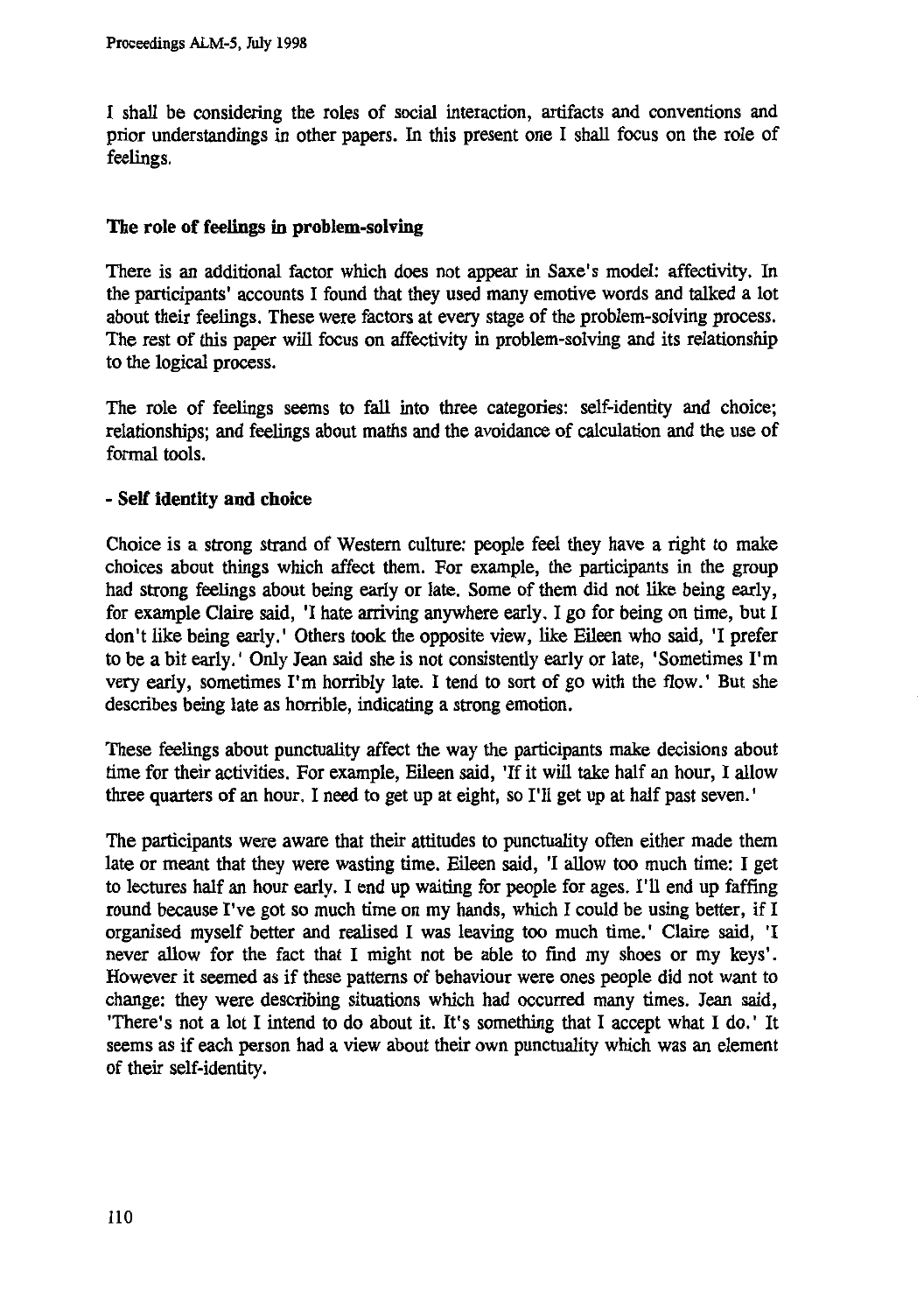# **- Relationships**

**Social relationships are an important factor in problem-solving in everyday life, as Saxe showed (1991: 17). How people feel about the important relationships in their lives also affects how they resolve problems that emerge as part of their day-to-day relationships, like managing their time and money together.**

**Ruth talked about her feelings about the financial side of her relationship with her partner. 'He used to make jokes when I was working part-time that he was keeping me, which I didn't like, despite the fact that I've kept him before when he was on the dole...' Even though she said, 'It's not really serious', she seemed to feel this was an attack on her identity as a woman who can support herself, as well as being unfair.**

**Until recently Ruth and her partner had not kept accounts together, 'We lived together 10 years without structuring who paid what.' But buying a flat changed the way they managed their money together.**

**... since we moved into this flat that we bought, I've started putting the big things on a spreadsheet, like the bills. Because he believes he pays a lot more than me. I wanted to prove to him that although he does pay more it's not a vast amount. I pay the** *gas,* **he pays the electricity. I pay the phone,** *he* **pays the water. Now my little computer has it in black and white, I do pay hundreds and hundreds of pounds every year, despite his beliefs to the contrary.**

**Ruth's position in the relationship as nearly financially equal is important enough for her to go to the trouble of creating the spreadsheet of their expenditure. She did not do this to help her manage her money, but to demonstrate her position to her partner.**

**On the other hand, Ruth is adamant that she does not want to be meticulous about everyday spending. She was horrified by the behaviour of some friends of hers,**

**... a couple who have just moved in together, keep a note of everything so that they can balance it out, so one person didn't pay more than the other and all that. I couldn't do that, not for anything in the world. Can't bear to do that sort of thing somehow, it's horrible isn't it? I wouldn't like to keep a record of, we went out for dinner and I paid for that. It's too much really.**

**Ruth's relationship with her partner and the way they manage their money are deeply intertwined: their management of their money defines their positions relative to each other, and their feelings about their relationship structures the way they manage their money. Feelings about maths: the avoidance of calculation and formal tools Although the participants in the group did describe using tools like clocks, money and spreadsheets, there was a lot of evidence of the avoidance of other formal mathematical tools like timetables, measures, and of exact calculations. The participants employed strategies to solve some of their everyday problems which did not require the use of such tools. Cathy recounted her procedure for catching trains from Harrow,**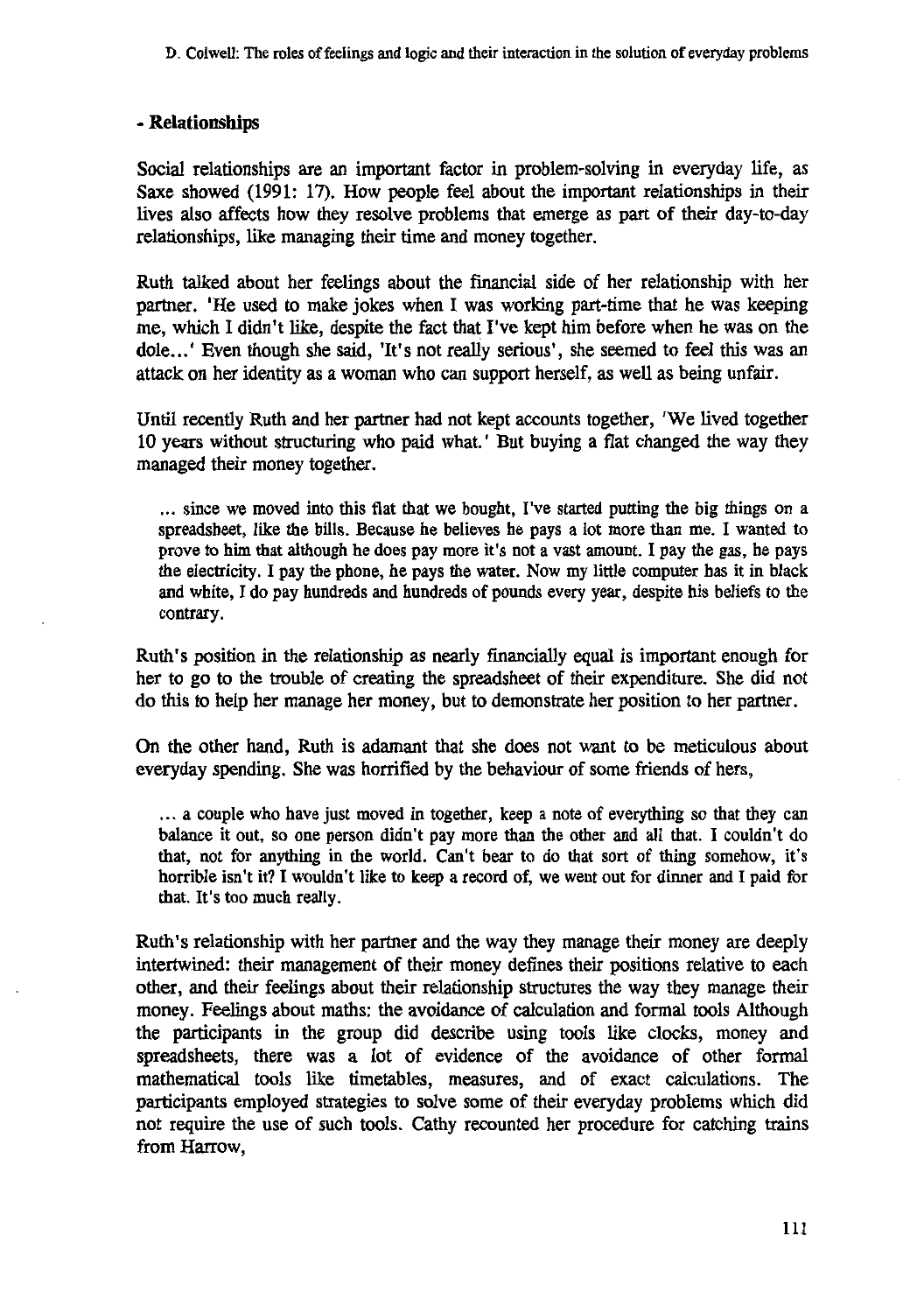There's two trains going into central London. There's the fast train and the slow train, and I never know which it is going to be. I know there's a train every ten minutes or so. I have to allow for the fact that it's going to be the slow train which takes an extra 15 minutes. Quite often I might catch the fast one. I allow an hour to get into the centre of London and quite often I'm there half an hour early. But if I didn't plan that, I could be late.

So Cathy's method of getting to London at a certain time is to calculate what time she needs to leave Harrow if she is travelling by slow train and to arrive at the station at that time.

Then she said, 'I should look at the timetable and work out when (the fast train) is, but that's a bit too organised.' She is displaying a reluctance to use a mathematical tool, the timetable, and to be 'organised', to behave in the most efficient way. She prefers to arrive at the station with enough time to get on whichever train comes along and still be early enough for her appointments.

But she said she 'should' look at the timetable: she is expressing a moral imperative to behave efficiently, which she is choosing not to obey. I suspect that this may be a response to her perception of me as a mathematical person, representing maths teachers in her past, who in turn represent the view of the wider society's institutions: that people should behave efficiently. It is one of the rationales for providing universal formal maths education: to equip future citizens with skills which are supposed to enable them to function efficiently in a post-industrial society.

But the well-educated adults in my group choose not to read timetables, not to calculate their money exactly, not to measures things exactly , and not to calculate exact times, in many of the situations they described. When they did do calculations, they often did not use the standard methods taught in schools. Rhiannon tried to divide the three hour span of an exam into equal time for four questions by using an informal method: I worked it out using a circle. I drew a circle to represent a clock-face at the top of the page. I kind of imagined 40 minutes for each question first of all. Then I traced from the top, the 12 o'clock point, to 40 minutes, and made a mark for one. (She indicated this with her finger.) Then let's see, another 40 minutes would be 20 past, so I made another mark. Then another 40 minutes would be up to the hour. So that's two hours for three questions. Another hour for the other, so that was wrong. It was this kind of not very exact testing out of how much time.

She did not complete her calculation, 'At this point I abandoned (it), I decided I better start' (answering the exam questions). She had worked out enough to know that she could spend 40 minutes on each question and have some time left over. She did not feel it was necessary to complete the calculation.

### **Discussion**

The cultural factors identified by Saxe, social relationships, artifacts and conventions and prior understandings, are an integral part of every stage of the problem-solving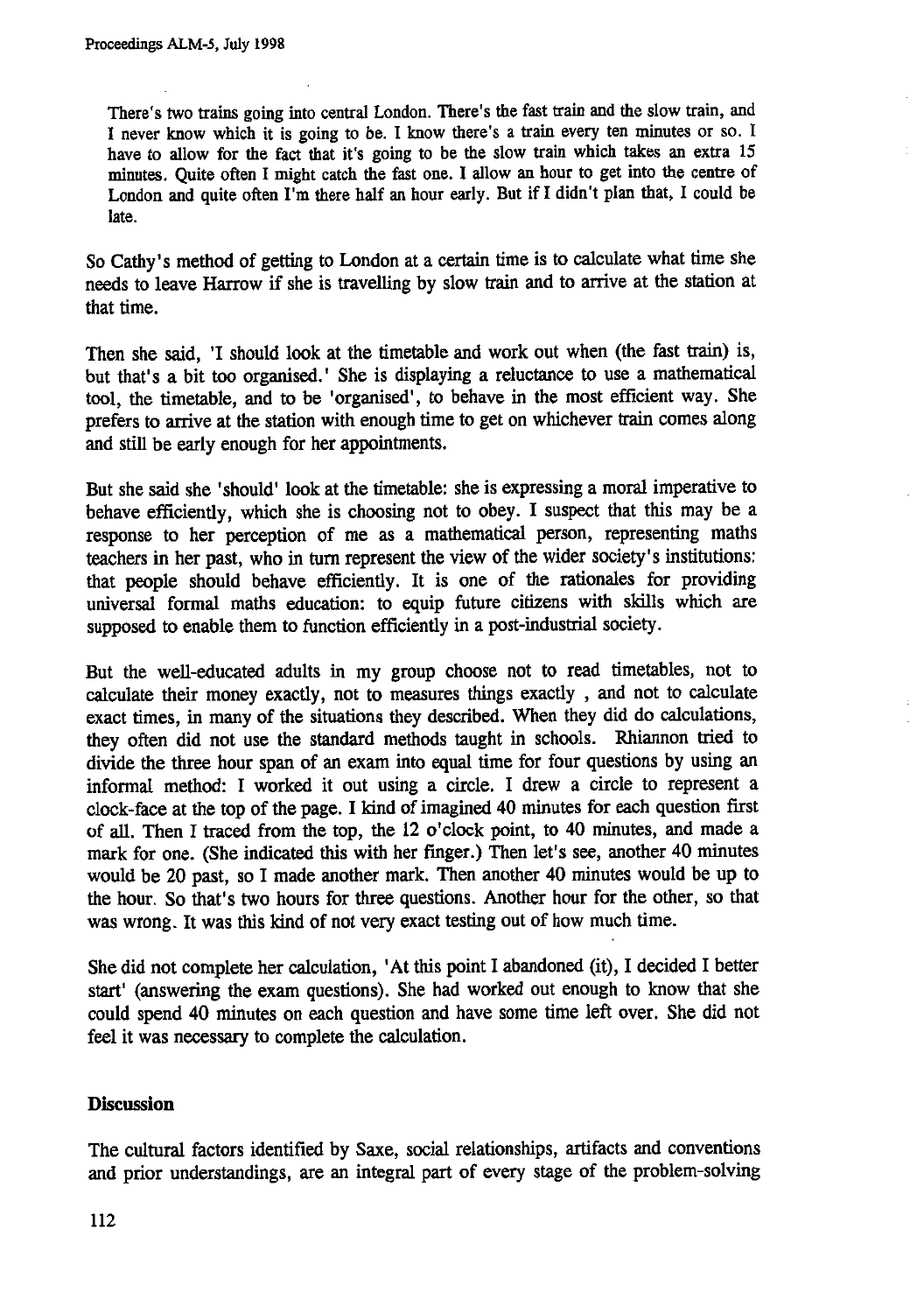process. Affectivity is an additional important factor at every stage in my data. The focus group seemed to be a particularly fruitful way of collecting such data. My data also demonstrates that people's accounts of the way they solve problems that emerge from their everyday activities have a logical structure: they employ

the law of cause and effect. This might appear to be a contradiction: that people solve problems logically but that their feelings are factors which contribute to the logical process. But people are giving value to their feelings in making decisions, both in what they choose to do and how they choose to do it.

The question of whether people put the logical construction on their activities afterwards when they are giving an account, or whether the logical structure is present throughout the problem-solving process, requires further investigation. I am planning to inquire into this in the focus group by asking the participants to consider it themselves. In *the* other part of my research project, where I am observing people at work and therefore have access to problem-solving in process (1998, I), I intend to follow the whole restructuring of a garden and upholstering of a piece of furniture. I will discuss with the workers their perspective on their progress as they proceed. They will still be formulating accounts of what they are doing, but these will be as the problems are being solved, not afterwards, so the accounts should be closer to the workers' thinking process.

Another area which I think would be worth focusing on is the point at which people decide to review their progress during the process of solving a problem, especially when the activity is an unfamiliar one, or when things go wrong. What makes them stop what they are doing and consider whether they are likely to achieve their goal if they continue? I am planning to investigate this by asking both the participants of the group and the workers.

### **Bibliography**

- Colwell, D., (1998), **I,** 'An exploration of situated cognition in two professional crafts: upholstery and gardening', in Adults Learning Maths -4, *Proceedings of ALM-4, the Fourth International Conference of Adults Learning Maths - A Research Forum,* pp 199-209, UK, Goldsmiths College,
- University of London, in association with Adults Learning Maths -A Research Forum.
- Colwell, D., (1998), II, 'Towards a theory of adults using mathematics: time in everyday life', in Watson, A., (Ed), *Situated cognition and the learning of mathematics* pp 45-58, UK, Centre for Mathematics Education Research, University of Oxford Department of Educational Studies.
- Lave, J., (1988), *Cognition in practice: mind, mathematics and culture in everyday life.* Cambridge: Cambridge University Press.
- Lincoln, Y. S., and Guba, E. G., (1985), *Naturalistic Inquiry,*
- California, USA, London, UK, and New Delhi, India, Sage Publications Inc.
- Nunes, T., Schliemann, A. D., Carraher, D. W., (1993), *Street mathematics and school mathematics.* UK, Cambridge University Press.
- Saxe, G.B., (1991), *Culture and cognitive development -studies in mathematical understanding,* Lawrence Erlbaum Associates, Hillsdale, New Jersey, Hove, and London.